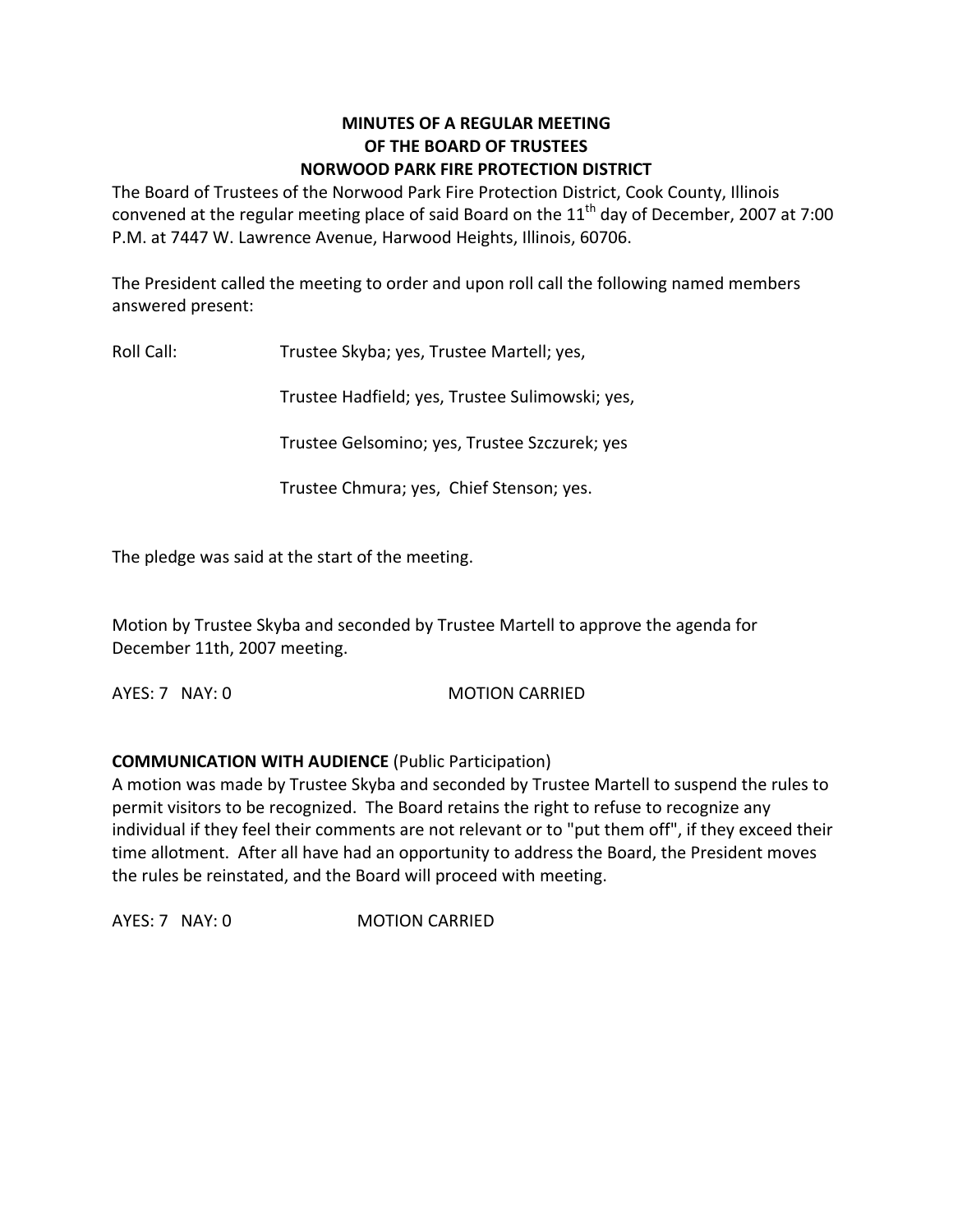A motion was made by Trustee Szczurek and seconded by Trustee Skyba to approve the payment of all current bills.

| Roll Call:     | Trustee Skyba; yes, Trustee Martell; yes,       |
|----------------|-------------------------------------------------|
|                | Trustee Hadfield; yes, Trustee Sulimowski; yes, |
|                | Trustee Gelsomino; yes, Trustee Szczurek; yes,  |
|                | Trustee Chmura; yes.                            |
| AYES: 7 NAY: 0 | <b>MOTION CARRIED</b>                           |
|                |                                                 |

A motion was made by Trustee Chmura and seconded by Trustee Gelsomino to approve the minutes of the Regular meeting held on November  $13^{\text{th}}$ , 2007.

Roll Call: Trustee Skyba; yes, Trustee Martell; yes,

Trustee Hadfield; yes, Trustee Sulimowski; yes,

Trustee Gelsomino; yes, Trustee Szczurek; yes,

Trustee Chmura; yes.

AYES: 7 NAY: 0 **MOTION CARRIED** 

#### **TREASURER'S REPORT**

Schedule of Assets (Arising from Cash Transactions) November 30, 2007

#### Assets

| Checking and money market accounts (interest rate): |             |
|-----------------------------------------------------|-------------|
| Plaza Bank checking (0.245%)                        | S.<br>4,876 |
| Plaza Bank money market (4.827%)                    | 635,675     |
| Plaza Bank                                          | 10,113      |
| Total checking and money market accounts            | 650,664     |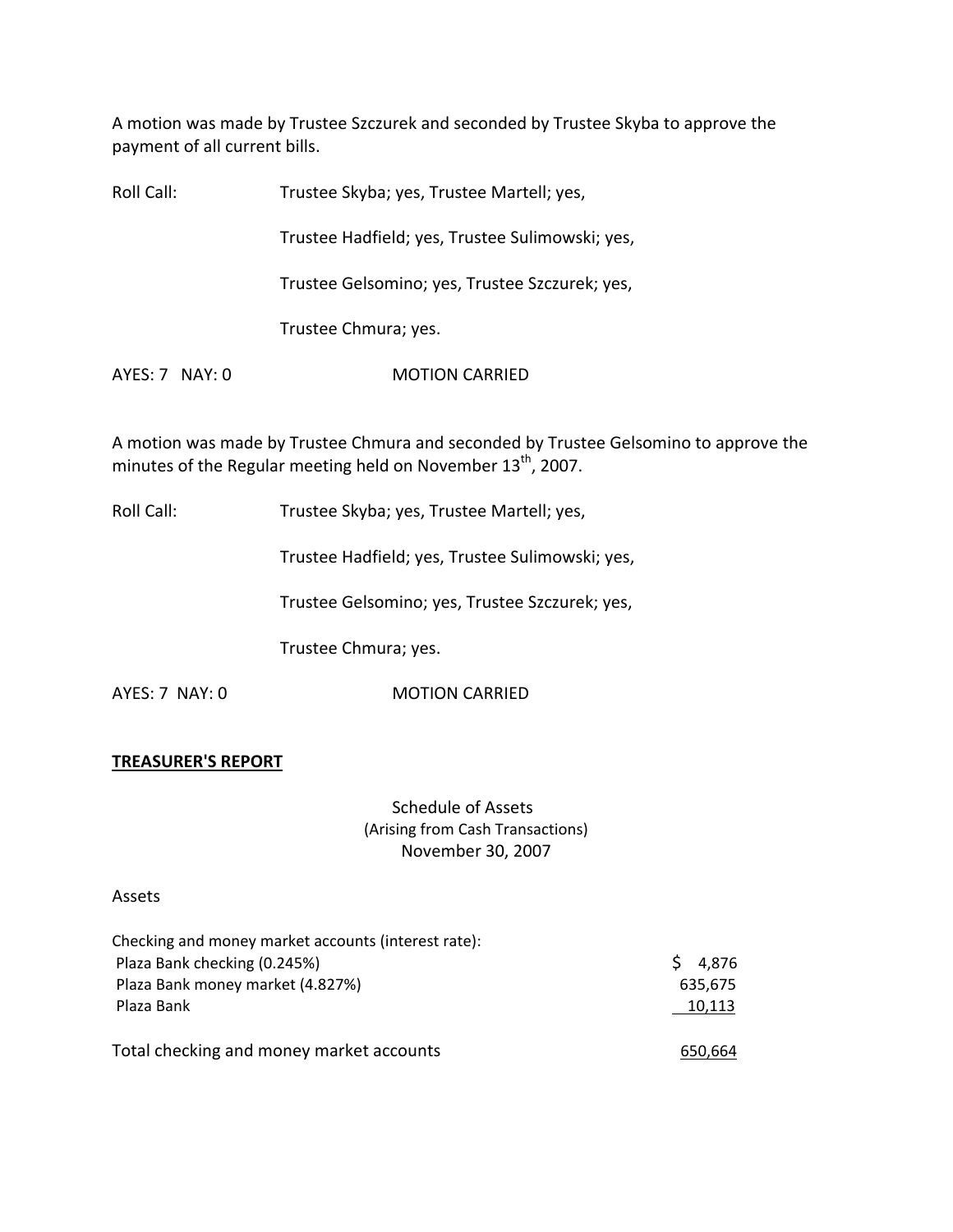| Certificates of deposit (interest rate and maturity):    |             |
|----------------------------------------------------------|-------------|
| Labe Bank (5.25% 03/07/08)                               | 452,348     |
| Plaza Bank (5.145% 01/17/08)                             | 109,314     |
| Plaza Bank (5.25% 06/23/08)                              | 1,386,627   |
| Midwest Bank (5.35% 05/10/08)                            | 422,059     |
| Midwest Bank (5.48% 01/05/08)                            | 300,000     |
| Total certificates of deposit                            | 2,670,348   |
| Total checking, money market and certificates of deposit | \$3,321,012 |

Trustee Martell discussed the tax money received as to date. Discussion on the Plaza CD which money was borrowed. It will need to be replenished when more tax money is received. Trustee Martell also stated that everyone has received a copy of the audit.

Motion by Trustee Skyba, Seconded by Trustee Sulimowski to approve the Treasurer's report as presented from the Financial Statement for November 2007**.**

| Roll Call:       | Trustee Skyba; yes, Trustee Martell; yes,       |
|------------------|-------------------------------------------------|
|                  | Trustee Hadfield; yes, Trustee Sulimowski; yes, |
|                  | Trustee Gelsomino; yes, Trustee Szczurek; yes,  |
|                  | Trustee Chmura; yes.                            |
| $AYES: 7$ NAY: 0 | <b>MOTION CARRIED</b>                           |

# **Chiefs Report:**

All Trustees received a copy of the alarm report.

All Trustees received a copy of the inspection report along with the list of completed inspections for this month.

Chief e‐mailed everyone to let them know of the fatal fire that happened on Saturday, December 8<sup>th</sup>. Discussion. Christmas party ended 15 minutes prior to the fire, so there was a lot of help. The party was a great success and thank you to all that contributed.

There was a Commissioner meeting on Tuesday the 4<sup>th</sup>, a copy of the minutes were enclosed in the packets. They discussed the Lieutenants exam which will cost about \$4,000.00. The Commissioners decided to go with the assessment center which is the oral portion of the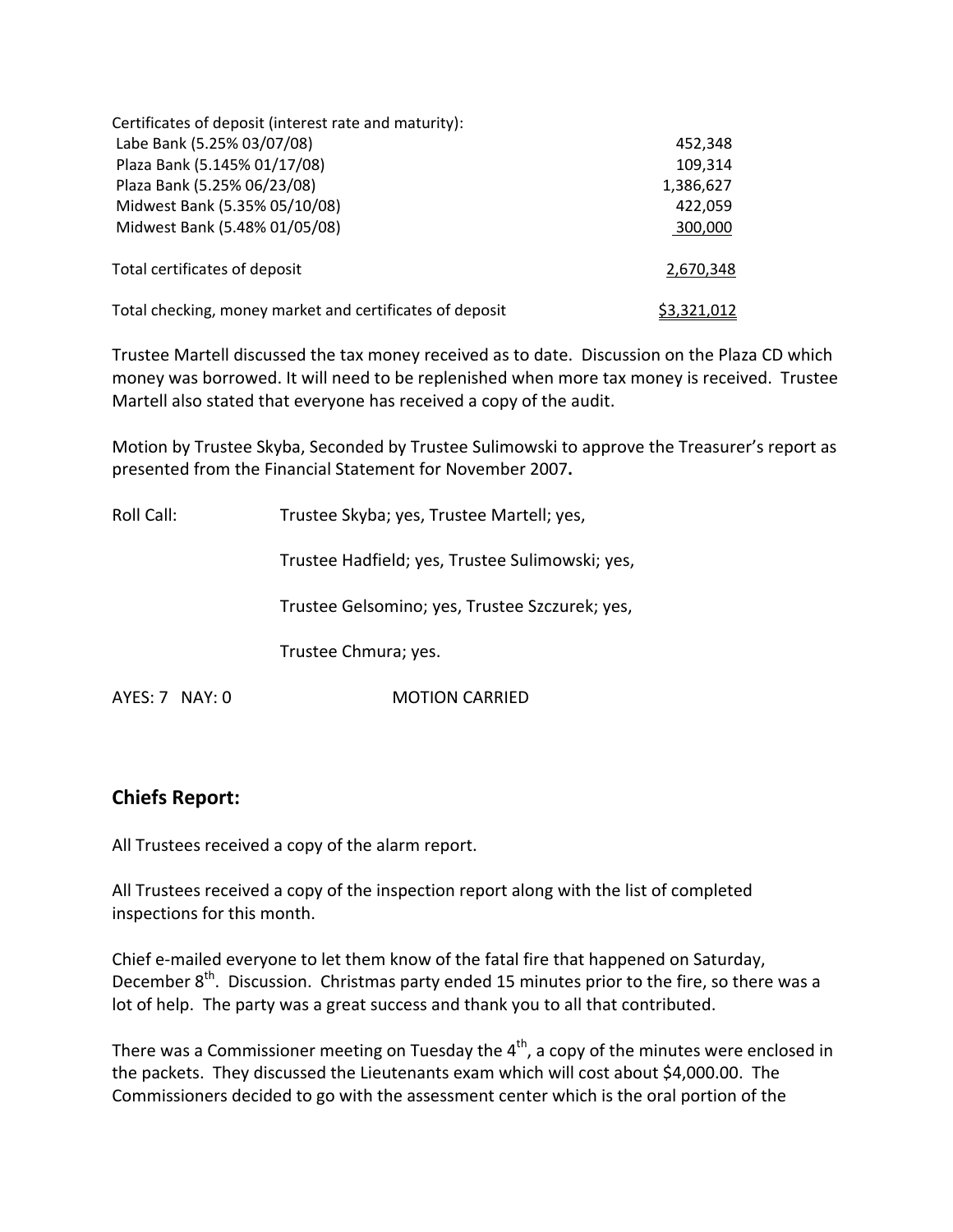testing, it will be held on March 16<sup>th</sup>. The written test will be April 15<sup>th</sup>. The Lieutenant's eligibility list expires April 15<sup>th</sup>. Discussion.

Phil Pawlowski discussed the CPAP machine that will be put on the ambulance. This item is on the agenda for purchase. Discussion.

Truck 104 had to replace the hydraulic tank and a new pump, we received a \$1,500.00 credit, the cost was \$8,000.00.

The tax levy and truth in taxation went through our attorney, it also needed to be reformatted.

Everyone is having their picture and bio done for the web site, which is still in progress.

Everyone received the Stefanowicz settlement. The District and Paul Smit will be handling the retiree's "sick bank money" from now on. Trustee Chmura discussed the concern that the sick bank was not reported in the audit. This will be rectified in the upcoming audit.

The lockers and layout will be approved tomorrow. We should received them within 12 weeks.

A motion was made by Trustee Martell and seconded by Trustee Hadfield to accept the Chiefs report as presented for November 2007.

AYES: 7 NAY: 0 MOTION CARRIED

# **Presidents Report:**

Trustee Sulimowski would like to thank the Finance Committee, Trustee Chmura and Trustee Martell, for bringing a resolution to the Stefanowicz issue. Trustee Sulimowski would also like to thank the Chief and Deputy Chief for the Christmas party.

# **Correspondence:**

Letter from G.A. Johnson & Son thanking Lieutenant Johnson for the Circuit City Project.

Letter from Franklin Park Fire Department thanking Deputy Chief Kovalcik for helping organize the Silent Parade Memorial.

Letter from Leigh School thanking the fire department for having the equipment come to the school in October and participating in the Halloween Parade and the school fire drill.

Letter from Mayor Fuller thanking the Chief for participating in the Village of Harwood Heights 60<sup>th</sup> Anniversary celebration.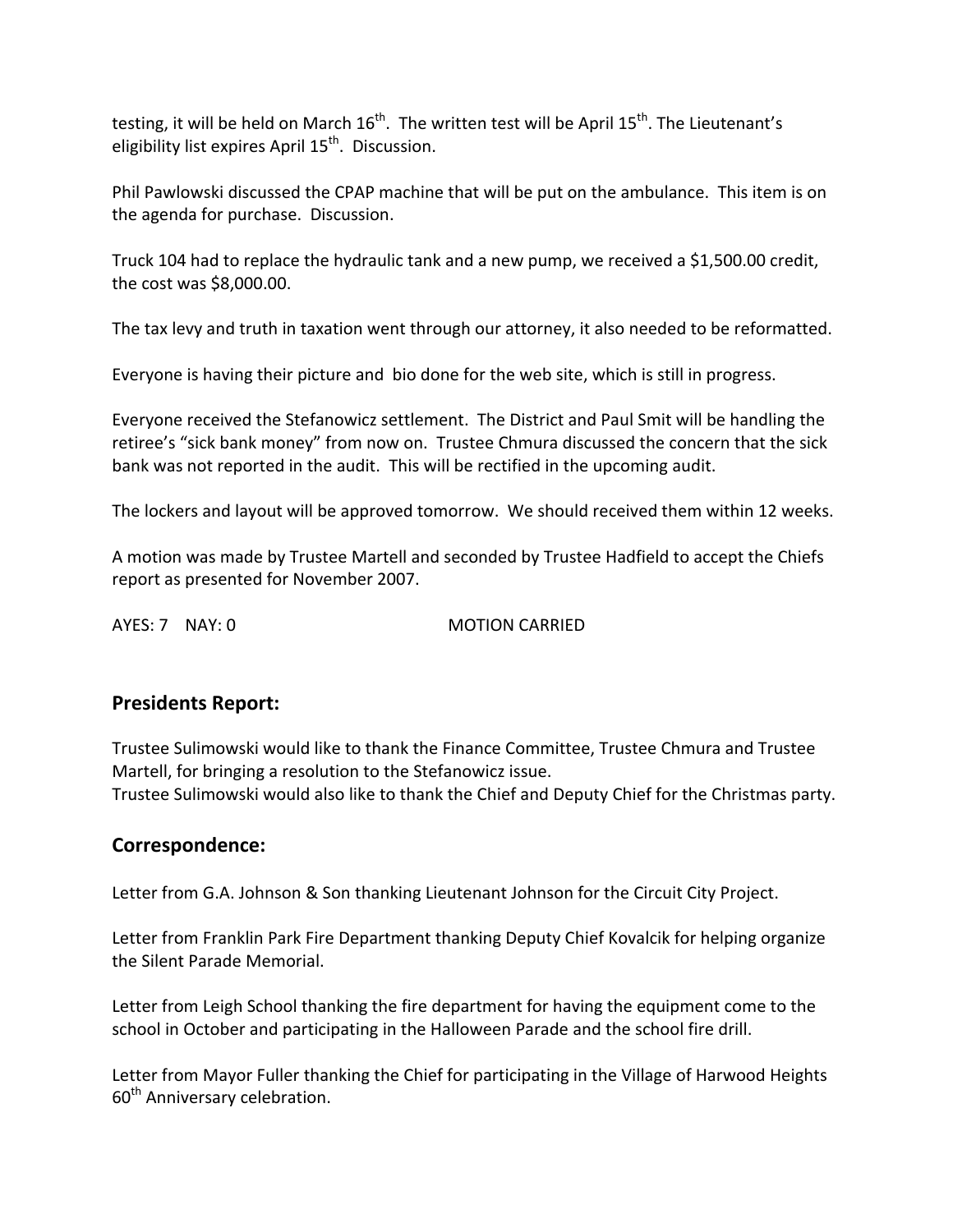Letter from Gwen Gialo asking for donations for the needy.

# **Committee Reports:**

Finance Committee‐ Chairman Trustee Chmura received a phone call from Dennis Stefanowicz Jr. reminding the Board that they should honor the terms of the agreement.

Trustee Chmura states that the meeting with the Pension Board went well.

Next meeting it should be on the agenda to pay off the liability due to the pension.

Trustee Chmura stated that the Resolution for Cyndi Stec is on the agenda and this is the recommendation from the finance committee. Discussion.

Discussed having a budget for the Christmas party next year.

Building and Equipment Committee‐ Chairman Trustee Hadfield states that he is referring to the Chief. Chief stated that the next project will be the remodel of the kitchen and he would like to set up a meeting to get this started.

Technology and PR Media Committee‐ Chairman Trustee Sulimowski stated that there are pictures being sent to the web site.

Policy Committee‐ Chairman Trustee Gelsomino stated that there is a motion on the agenda for the No Smoking Policy to be approved effective January  $1^\text{st}$ .

Pension Fund‐ Trustee Martell states that during the Finance committee meeting, they spoke about pension issues and they have some good ideas. Trustee Martell states that after the  $1<sup>st</sup>$ of the year they can send out information to see where the performance is and see if there is any room for improvement. Discussion.

# **Old Business:**

None.

#### **New Business**:

Motion by Trustee Gelsomino and seconded by Trustee Chmura to pass and approve, Ordinance #07‐5, the Norwood Park Fire Protection District 2007‐2008 Tax Levy.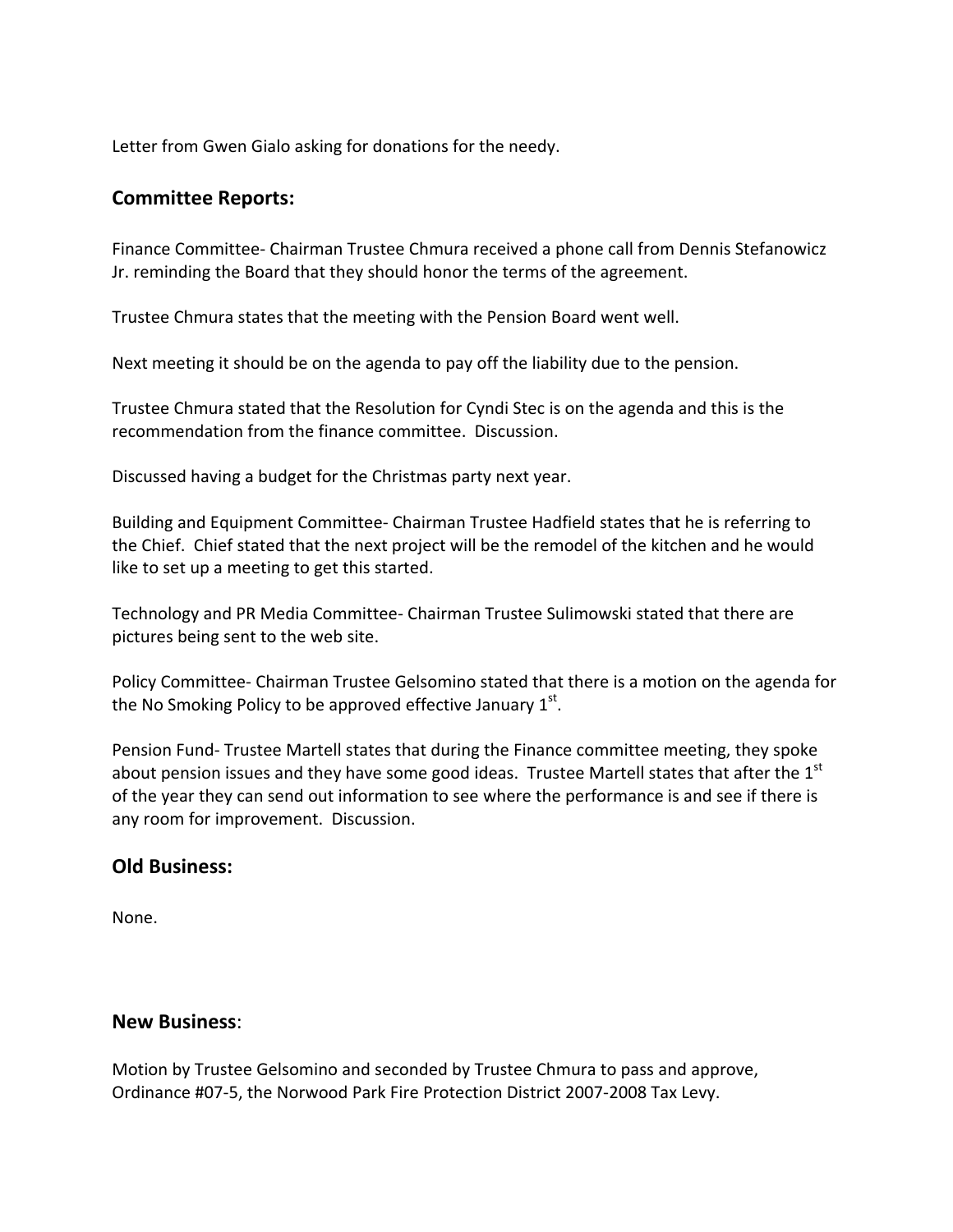Roll Call: Trustee Skyba; yes, Trustee Martell; yes, Trustee Hadfield; yes, Trustee Sulimowski; yes, Trustee Gelsomino; yes, Trustee Szczurek; yes, Trustee Chmura; yes. AYES: 7 NAY: 0 MOTION CARRIED

Motion by Trustee Szczurek and seconded by Trustee Martell to pass and approve Ordinance #07‐6, the Ordinance giving Cook County Clerk Direction related to the 2007 Tax Levy.

Roll Call: Trustee Skyba; yes, Trustee Martell; yes,

Trustee Hadfield; yes, Trustee Sulimowski; yes,

Trustee Gelsomino; yes, Trustee Szczurek; yes,

Trustee Chmura; yes.

AYES: 7 NAY: 0 MOTION CARRIED

Motion by Trustee Martell and seconded by Trustee Skyba to accept the audit report for year ending June 30, 2007 as presented by Crowe Chizek.

Question from Trustee Skyba regarding the findings from the audit. Discussion.

Roll Call: Trustee Skyba; yes, Trustee Martell; yes,

Trustee Hadfield; yes, Trustee Sulimowski; yes,

Trustee Gelsomino; yes, Trustee Szczurek; yes,

Trustee Chmura; yes.

AYES: 7 NAY: 0 MOTION CARRIED

Motion by Trustee Hadfield and seconded by Trustee Gelsomino to accept Resolution #07‐9, A Resolution relating to the terms of employment for the position of Administrative Assistant to the Chief of the Fire Department.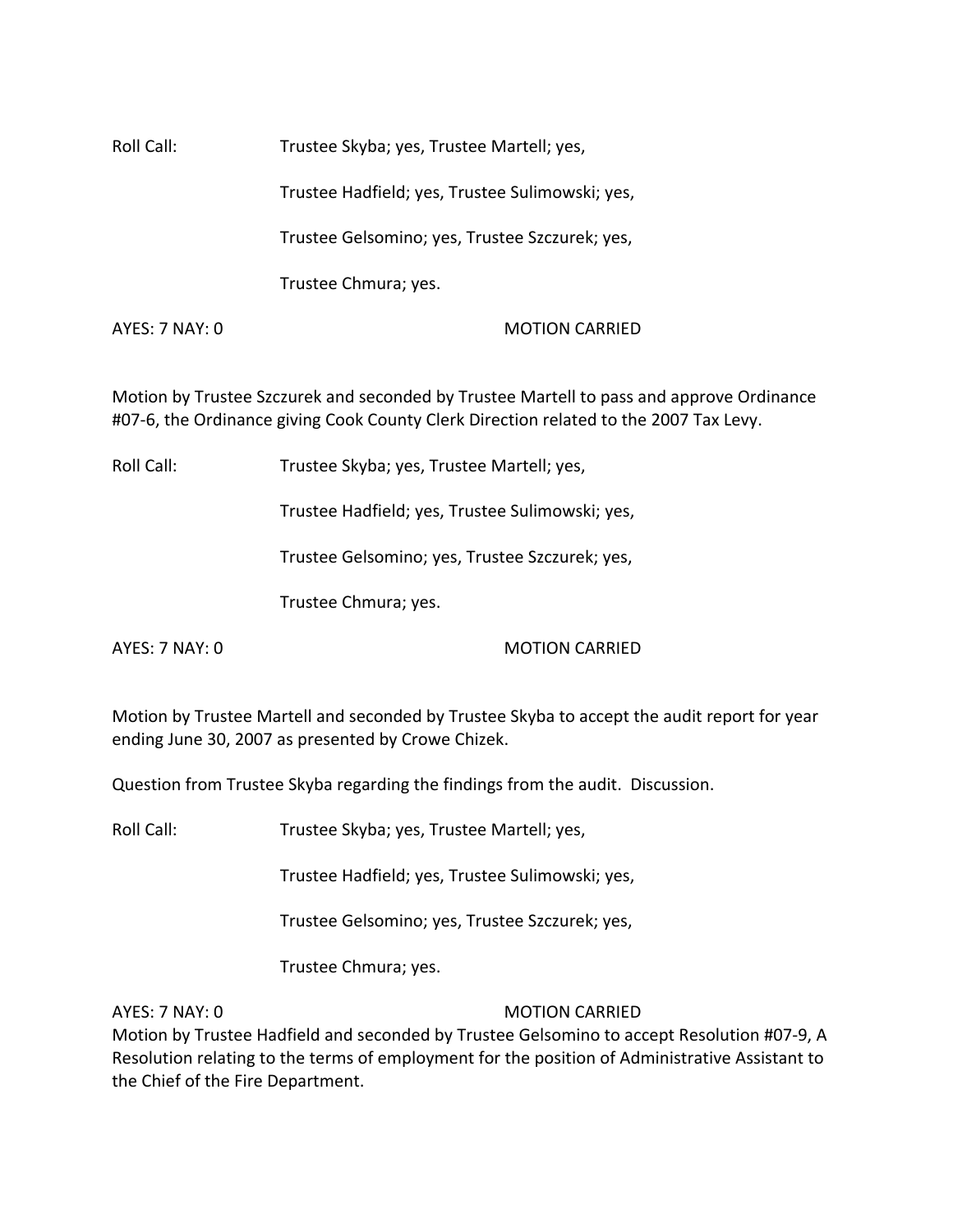Roll Call: Trustee Skyba; yes, Trustee Martell; yes, Trustee Hadfield; yes, Trustee Sulimowski; yes, Trustee Gelsomino; yes, Trustee Szczurek; yes, Trustee Chmura; yes. AYES: 7 NAY: 0 MOTION CARRIED

Motion by Trustee Skyba and seconded by Trustee Gelsomino to approve the No Smoking Policy effective January 1, 2008.

Roll Call: Trustee Skyba; yes, Trustee Martell; yes,

Trustee Hadfield; yes, Trustee Sulimowski; yes,

Trustee Gelsomino; yes, Trustee Szczurek; yes,

Trustee Chmura; yes.

AYES: 7 NAY: 0 MOTION CARRIED

Trustee Sulimowski questioned the Chief as to whether the Firemen were aware of the new policy. Chief stated that at the Officers meeting they were all made aware and a special order would be signed by all personnel.

Motion by Trustee Gelsomino and seconded by Trustee Hadfield to approve the purchase of 2 CPAP machines at a cost of \$1,510.34 from Tri‐anim.

Roll Call: Trustee Skyba; yes, Trustee Martell; yes,

Trustee Hadfield; yes, Trustee Sulimowski; yes,

Trustee Gelsomino; yes, Trustee Szczurek; yes,

Trustee Chmura; yes.

AYES: 7 NAY: 0 MOTION CARRIED

Motion was made by Trustee Chmura and seconded by Trustee Sulimowski to adjourn the meeting.